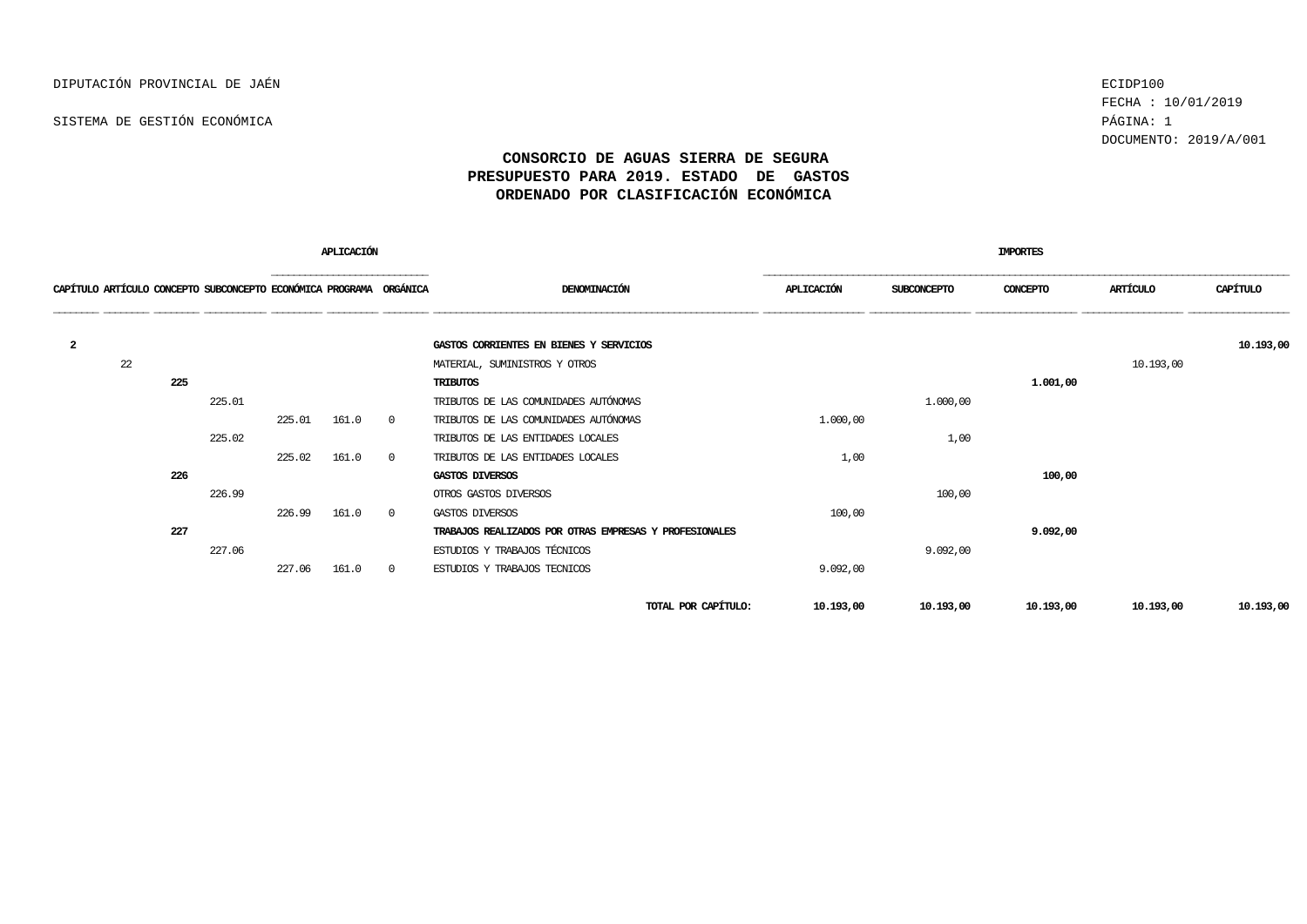DIPUTACIÓN PROVINCIAL DE JAÉN ECIDP100

SISTEMA DE GESTIÓN ECONÓMICA PÁGINA: 2

FECHA : 10/01/2019 DOCUMENTO: 2019/A/001

## **CONSORCIO DE AGUAS SIERRA DE SEGURA PRESUPUESTO PARA 2019. ESTADO DE GASTOS ORDENADO POR CLASIFICACIÓN ECONÓMICA**

| <b>APLICACIÓN</b> |    |     |                                                                    |        |       |          |                                                            | <b>IMPORTES</b>   |             |           |           |           |  |  |
|-------------------|----|-----|--------------------------------------------------------------------|--------|-------|----------|------------------------------------------------------------|-------------------|-------------|-----------|-----------|-----------|--|--|
|                   |    |     | CAPÍTULO ARTÍCULO CONCEPTO SUBCONCEPTO ECONÓMICA PROGRAMA ORGÁNICA |        |       |          | DENOMINACIÓN                                               | <b>APLICACIÓN</b> | SUBCONCEPTO | CONCEPTO  | ARTÍCULO  | CAPÍTULO  |  |  |
| -6                |    |     |                                                                    |        |       |          | INVERSIONES REALES                                         |                   |             |           |           | 48.300,00 |  |  |
|                   | 62 |     |                                                                    |        |       |          | INVERSIÓN NUEVA ASOCIADA AL FUNCIONAMIENTO OPERATIVO DE LO |                   |             |           | 48,300,00 |           |  |  |
|                   |    | 629 |                                                                    |        |       |          | OTRAS INVERSIONES NUEVAS ASOCIADAS AL FUNCIONAMIENTO OPERA |                   |             | 48.300,00 |           |           |  |  |
|                   |    |     | 629.00                                                             |        |       |          | MEJORAS EN INSTALACIONES                                   |                   | 48.300,00   |           |           |           |  |  |
|                   |    |     |                                                                    | 629.00 | 161.0 | $\Omega$ | MEJORA DE ABASTECIMIENTO DE LA RED EN ALTA                 | 48.300,00         |             |           |           |           |  |  |
|                   |    |     |                                                                    |        |       |          | TOTAL POR CAPÍTULO:                                        | 48.300,00         | 48.300,00   | 48.300,00 | 48.300,00 | 48.300,00 |  |  |